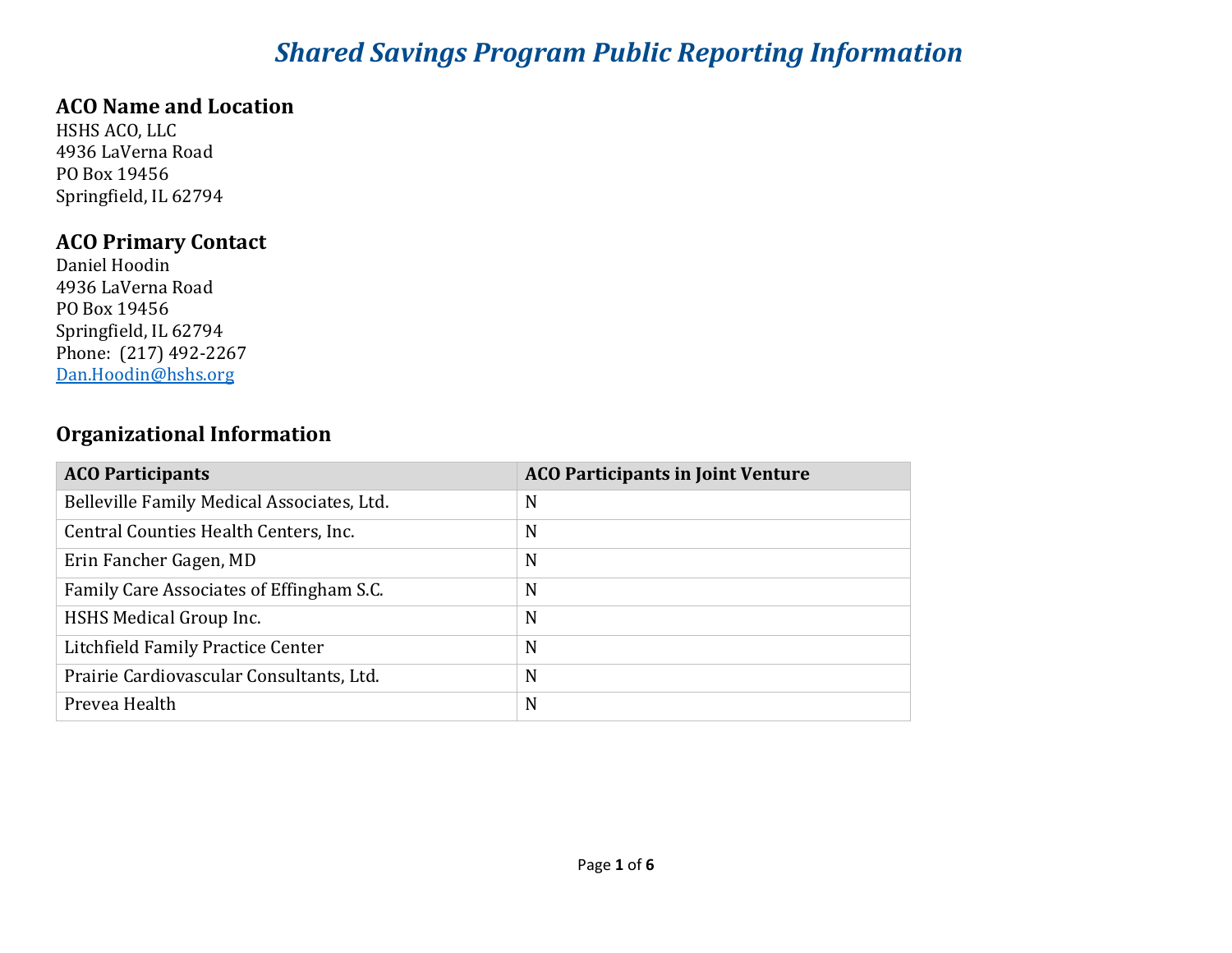# **ACO Governing Body**

| <b>Member</b>       |                   | <b>Voting Power -</b> |                                                  | <b>ACO</b>                                    |                                                                    |  |
|---------------------|-------------------|-----------------------|--------------------------------------------------|-----------------------------------------------|--------------------------------------------------------------------|--|
| <b>Last Name</b>    | <b>First Name</b> | <b>Title/Position</b> | <b>Expressed as a</b><br>percentage or<br>number | Membership<br><b>Type</b>                     | Participant<br><b>Legal Business</b><br>Name/DBA, if<br>Applicable |  |
| Boatwright          | Damond            | Chair / Voting Member | 16.66%                                           | <b>ACO</b> Participant<br>Representative      | <b>HSHS Medical</b><br>Group Inc.                                  |  |
| Clark               | Melinda           | <b>Voting Member</b>  | 16.66%                                           | <b>ACO Participant</b><br>Representative      | <b>HSHS Medical</b><br>Group Inc.                                  |  |
| McGraw              | Dona              | <b>Voting Member</b>  | 16.66%                                           | <b>Medicare Beneficiary</b><br>Representative | N/A                                                                |  |
| Oligschlaeger, D.O. | David             | <b>Voting Member</b>  | 16.66%                                           | <b>ACO</b> Participant<br>Representative      | <b>HSHS Medical</b><br>Group Inc.                                  |  |
| Brummer, M.D.       | Michael           | <b>Voting Member</b>  | 16.66%                                           | <b>ACO</b> Participant<br>Representative      | <b>Family Care</b><br>Associates of<br>Effingham                   |  |
| Jacobetti           | Lori              | <b>Voting Member</b>  | 16.66%                                           | <b>ACO</b> Participant<br>Representative      | Prevea Health                                                      |  |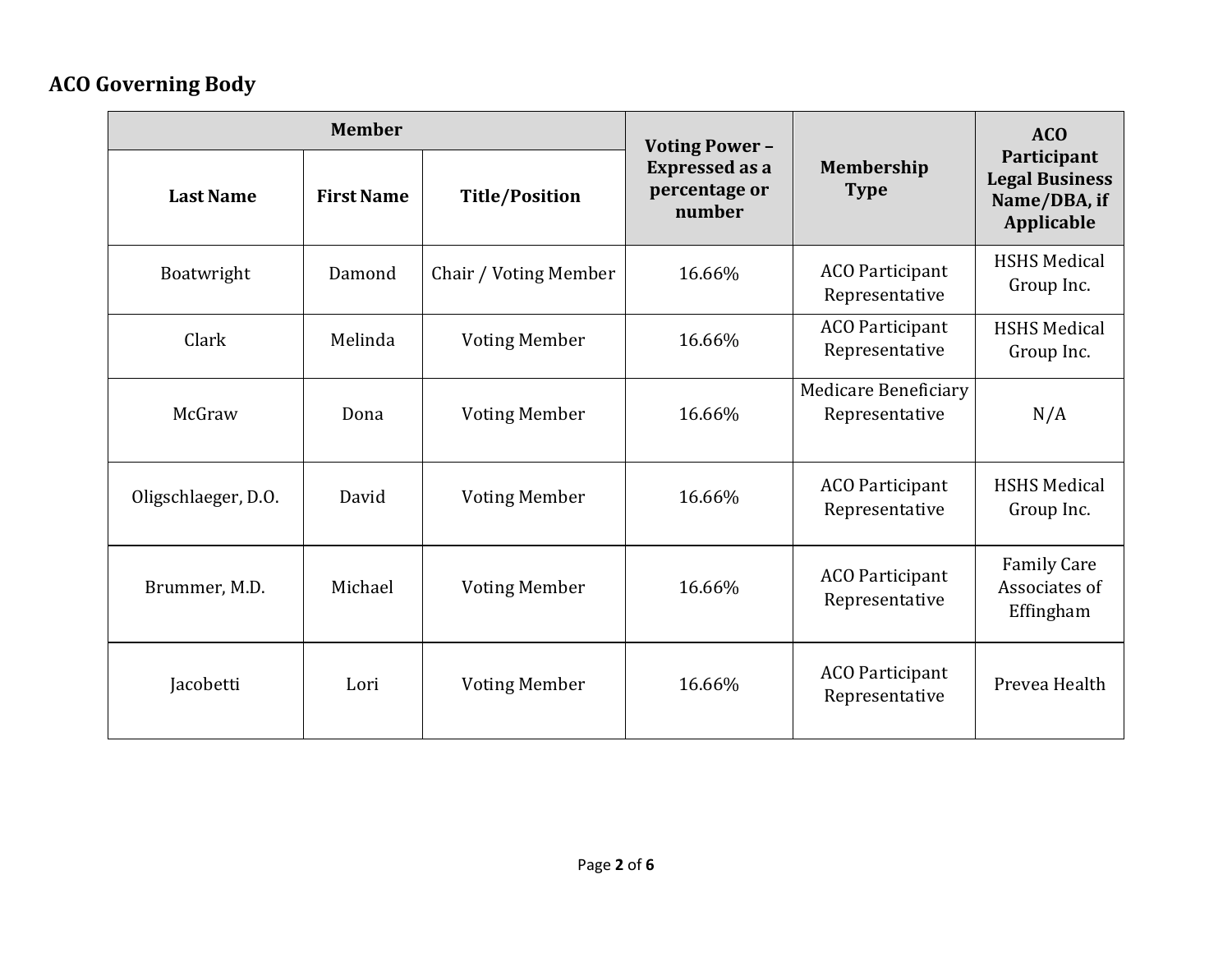## **Key ACO Clinical and Administrative Leadership**

ACO Executive Director: Marc Shelton, M.D. Medical Director: Dr. James Bock, M.D. Compliance Officer: Mark Novak Quality Assurance/Improvement Officer: Marc Shelton, M.D.

### **Associated Committees and Committee Leadership**

| <b>Committee Name</b>                    | <b>Committee Leader Name and Position</b> |
|------------------------------------------|-------------------------------------------|
| <b>Beneficiary Engagement Committee</b>  | Chair - Vacant                            |
| <b>Finance Committee</b>                 | Michael Brummer, M.D., Chair              |
| <b>Quality and Initiatives Committee</b> | Paul Pritchard M.D., Chair                |
| <b>Utilization Committee</b>             | Daniel Wujek, M.D., Chair                 |

#### **Types of ACO Participants, or Combinations of Participants, that Formed the ACO:**

- ACO professionals in a group practice arrangement
- Hospital employing ACO professionals
- Partnerships or joint venture arrangements between hospitals and ACO professionals
- Networks of individual practices of ACO professionals
- Rural Health Clinic (RHC)

#### **Shared Savings and Losses**

#### **Amount of Shared Savings/Losses**

- Second Agreement Period
	- o Performance Year 2020 \$4,925,050.44
	- o Performance Year 2019 \$0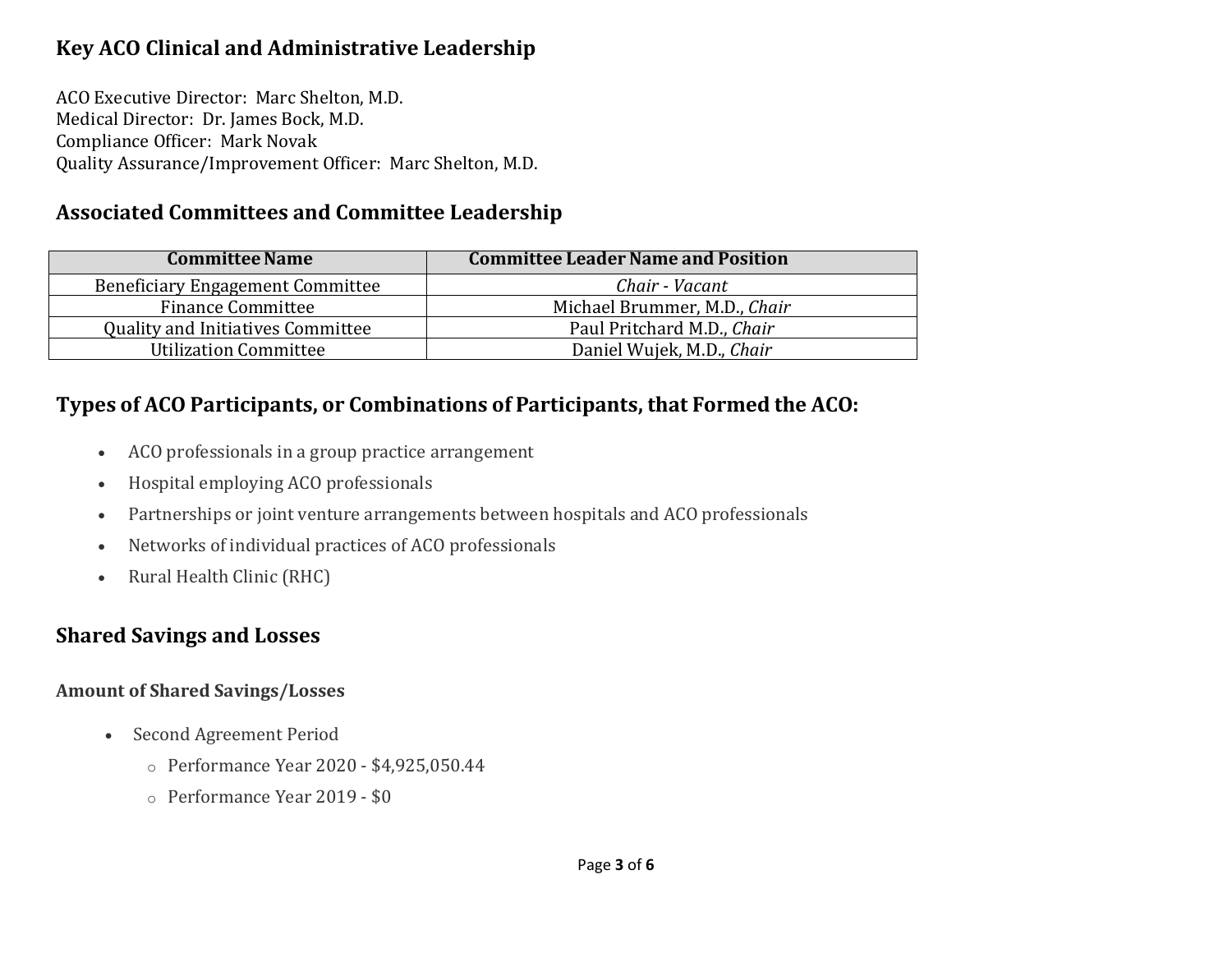- First Agreement Period
	- o Performance Year 2018 \$0
	- o Performance Year 2017 \$0
	- o Performance Year 2016 \$0

#### **Shared Savings Distribution**

- Second Agreement Period
	- o Performance Year 2020
		- **Proportion invested in infrastructure: 5%**
		- **Proportion invested in redesigned care processes/resources: 5%**
		- **Proportion of distribution to ACO participants: 90%**
	- o Performance Year 2019
		- **Proportion invested in infrastructure: N/A**
		- Proportion invested in redesigned care processes/resources: N/A
		- **Proportion of distribution to ACO participants: N/A**
- First Agreement Period
	- o Performance Year 2018
		- **Proportion invested in infrastructure: N/A**
		- Proportion invested in redesigned care processes/resources: N/A
		- **•** Proportion of distribution to ACO participants: N/A
	- o Performance Year 2017
		- **Proportion invested in infrastructure: N/A**
		- Proportion invested in redesigned care processes/resources: N/A
		- **Proportion of distribution to ACO participants: N/A**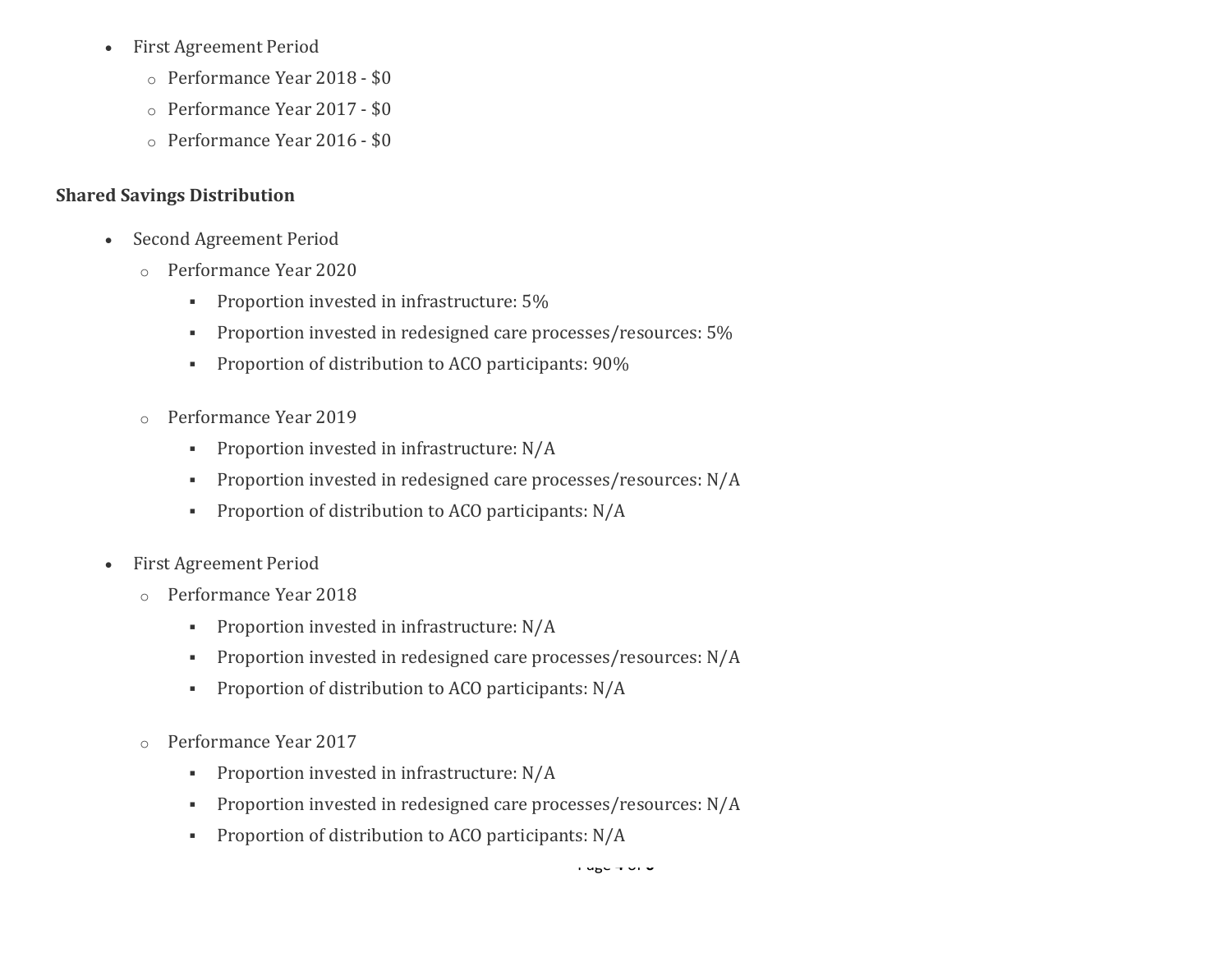- o Performance Year 2016
	- **Proportion invested in infrastructure: N/A**
	- Proportion invested in redesigned care processes/resources: N/A
	- **Proportion of distribution to ACO participants: N/A**

# **Quality Performance Results**

#### **2020 Quality Performance Results:**

| ACO#     | <b>Measure Name</b>                                                                             |       | <b>ACO Mean</b> |
|----------|-------------------------------------------------------------------------------------------------|-------|-----------------|
| $ACO-43$ | Ambulatory Sensitive Condition Acute Composite (AHRQ Prevention Quality Indicator (PQI)<br>#91) |       | 0.95            |
| $ACO-13$ | Falls: Screening for Future Fall Risk                                                           |       | 84.97           |
| $ACO-14$ | Preventative Care and Screening: Influenza Immunization                                         | 83.06 | 76.03           |
| $ACO-17$ | Preventative Care and Screening: Tobacco Use: Screening and Cessation Intervention              | 97.06 | 81.67           |
| $ACO-18$ | Preventative Care and Screening: for Depression and Follow-up Plan                              | 75.82 | 71.46           |
| $ACO-19$ | <b>Colorectal Cancer Screening</b>                                                              |       | 72.59           |
| $ACO-20$ | <b>Breast Cancer Screening</b>                                                                  | 75.75 | 74.05           |
| $ACO-42$ | Statin Therapy for the Prevention and Treatment of Cardiovascular Disease                       | 88.24 | 83.37           |
| $ACO-27$ | Diabetes Mellitus: Hemoglobin A1c Poor Control                                                  | 19.38 | 14.70           |
| ACO-28   | Hypertension (HTN): Controlling High Blood Pressure                                             | 74.03 | 72.87           |

*Please note, the ACO-40 Depression Remission at 12 months quality measure is not included in public reporting due to low sample size. The Centers for Medicare & Medicaid Services (CMS) also waived the requirement for ACOs to field a CAHPS for ACOs survey for PY 2020 through the Physician Fee Schedule Final Rule for Calendar Year 2021. Additionally, CMS reverted ACO-8 Risk-Standardized, All Condition Readmission and ACO-38 Risk-Standardized Acute Admission Rates for Patients with Multiple Chronic Conditions to pay-for-reporting, given the impact of the coronavirus disease 2019 (COVID-19) public health emergency (PHE) on these measures.*

#### **For Previous Years' Financial and Quality Performance Results, please visit: [data.cms.gov.](https://data.cms.gov/browse?category=Special%20Programs%2FInitiatives%20-%20Medicare%20Shared%20Savings%20Program%20(MSSP))**